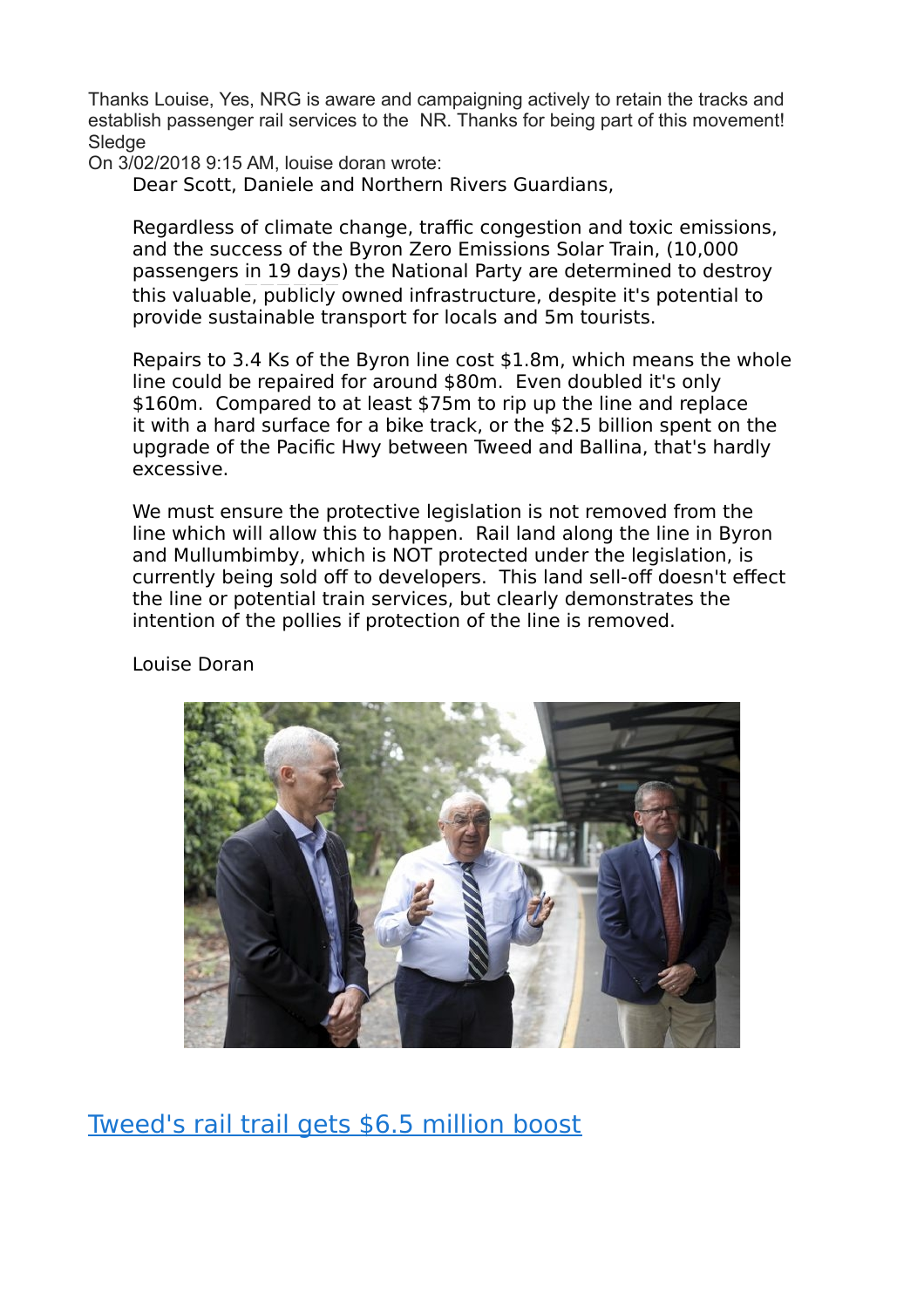This is bad news indeed. There will be a considerable cost to Councils involved in maintaining a Rail trail which can't be funded by user fees. I think we can make a case that TSC should NOT require all ratepayers to pay . I think we can only propose a shared corridor with BOTH rail and Bike path. How would we go with that ?

Sledge

On 2/02/2018 11:27 PM, katie milne wrote:

Hi all,

Sorry to have to tell you but there was a surprise announcement today while the general manager and I were at a meeting in Casino, that the Federal Govt has provided the remaining funds required for the Rail Trail so its now fully funded between the State and Feds except the maintenance is not resolved yet.

The legislation still has to be amended but it looks pretty dire unless there is a groundswell against.

## [Newsroom](http://www.tweed.nsw.gov.au/Newsroom/2279)

Regards, Katie

NRRAG has already proposed a joint corridor, but the Trail people didn't want that, they wanted it all..

I have never used NRG's contact list for outreaching but I think now the time has come to do so (with your approval) Farmers are going to hate this. Lots of people are.

In the end the real intention is to free up excess land for property developers ( wealthy mates of the Liberals) especially in Byron. TSC are fooling themselves as to the economic benefits of the trail, their will be NONE, it will only cost ratepayers money . At this stage there is no plan for the funding of the maintenance. This will cost heaps, the Camphors will continue to grow into the trail, branches will fall across it. KIds will run amuck on motor bikes of all clapped out descriptions and the police will be powerless (as usual) to stop them.

This will be a future disaster.

The green army needs to rize. It has to go beyond NRRAG now.

Also a concrete bus way is NOT the answer. The whole value of the train is it super low friction steel on steel wheels, uses 1/7th of the energy a pneumatic wheeled vehicle uses - I think busways are a farce.